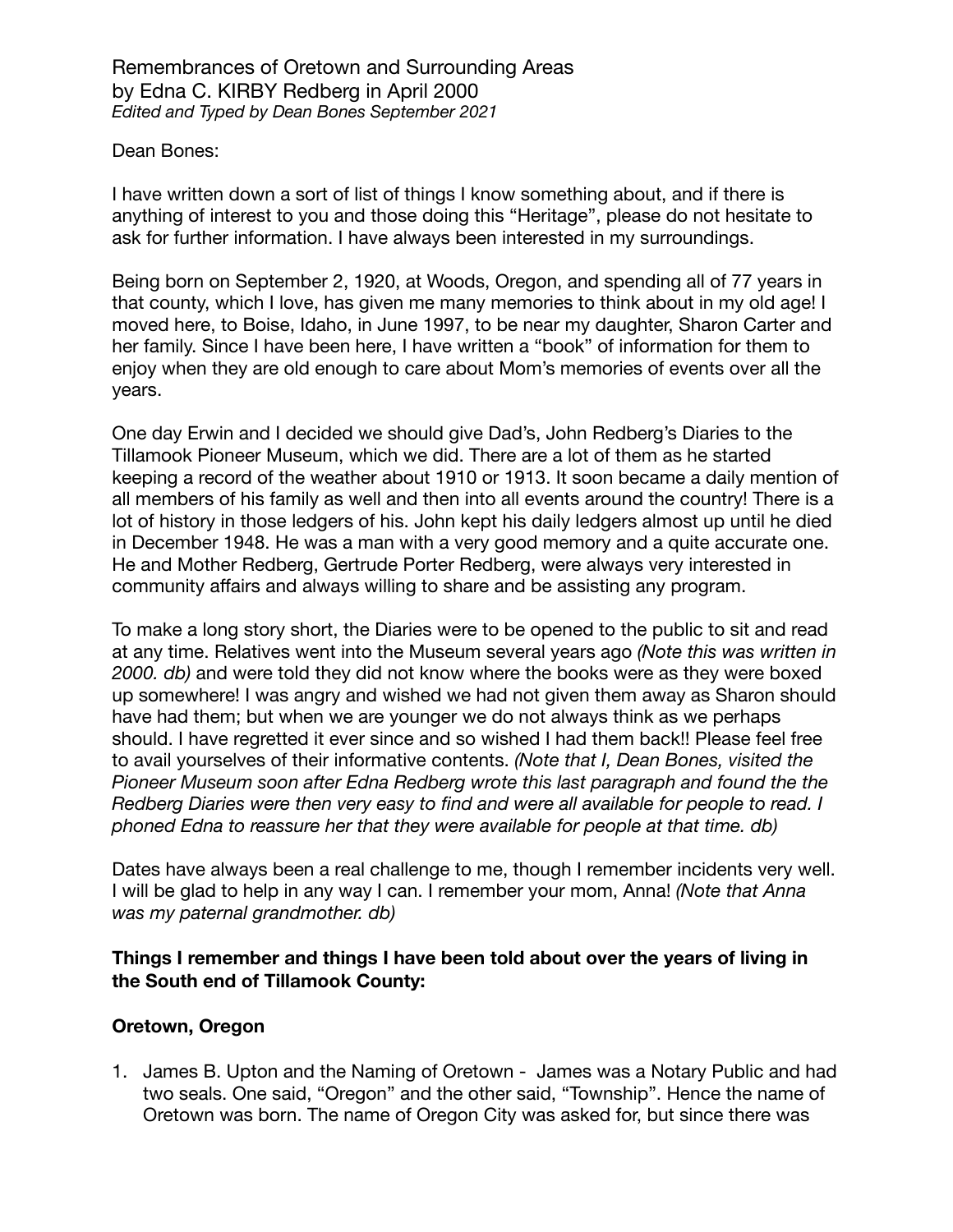one Oregon City already, the name was refused, and Oretown was accepted. I have been asked by a number of people if it was named because of minerals or such. However, I remember being told years back that there was a very poor grade of coal on the hill to the west of Oretown where Charles Anderson built his new home.

- 2. Truman Alonzo Porter Homestead in Oretown, Oregon According to his own writing, Grandpa Porter said he arrived in Oretown to take over the homestead about 1899. He and his wife, Condessa Richardson Porter, lived there until his death in 1922. Grandma Porter, Condessa, was a midwife and assisted many who were ill in the Nestucca Valley for a great many years. Her brother, Seth, was a doctor back in Ohio. After Truman's death, his son, Earl Porter, and wife, Alma (Stalford) from Kansas, continued to operate the farm and make a home for Grandma until Earl died in 1960. The farm was then taken over by a daughter, Eula Porter Pearn and her husband William Pearn, who had been teaching at Nestucca Union High School. Bill Pearn became quite ill which necessitated the taking over of the ranch by two of his sons, Richard and Robert.
- 3. William Ole Redberg (Roberg in Norway) Homestead in Oretown, Oregon This homestead was owned by James B. Upton, who if I am correct, was the first settler in the valley. He erected a log cabin and planted a good-sized orchard. William Redberg and son, John, left Portland, Oregon, where they then lived on May 23, 1894. John remained in Oretown while his father returned for family and belongings. They arrived back on the farm on June 20, 1894, and William died there just exactly 29 years later to the day. The farm was then split between two brothers, Lars John Redberg and Ole Barhard Redberg. Ole operated his half until his death when his son Roy took ot over. John and Gertie Redberg later moved off of their part of the homestead and sold that farm to nephew Roy Redberg. At Roy's death, his son Harold operated the farm.
- 4. Oretown Post Offce William Redberg was a postmaster at Oregon, Oregon. Next was Frank Martin, and when he was no longer postmaster, Erwin Redberg was next. Then came Lillie G. Redberg. After Erwin and Edna sold the store, the post office was then moved into the house across the street that Erwin was building for he and Edna. And Edna became postmaster and ran it until it was discontinued in 1955. The town was then put on a star route out of Cloverdale, and the local people's addresses then became Oretown Route, Cloverdale, Oregon.

After the closure of Oretown Post Office Edna took over the star route out of Cloverdale being the first woman mail carrier in the county. I ran it for 18 years, and Erwin started driving the Bookmobile from the Tillamook Library which he continued to do for 27 years until he retired.

This office was 77 years old. It was one of the earliest post offices in the county, but the government was having a hey-day closing fourth class offices.

Our cheese factory was shipping hundreds of 5 pound cheese all over the states from the Oretown Port Office. The government did not like the fact that it increased the salary of that office, so they told us we could no longer mail our own manufactured product. When I took over the start route, it was part of my job to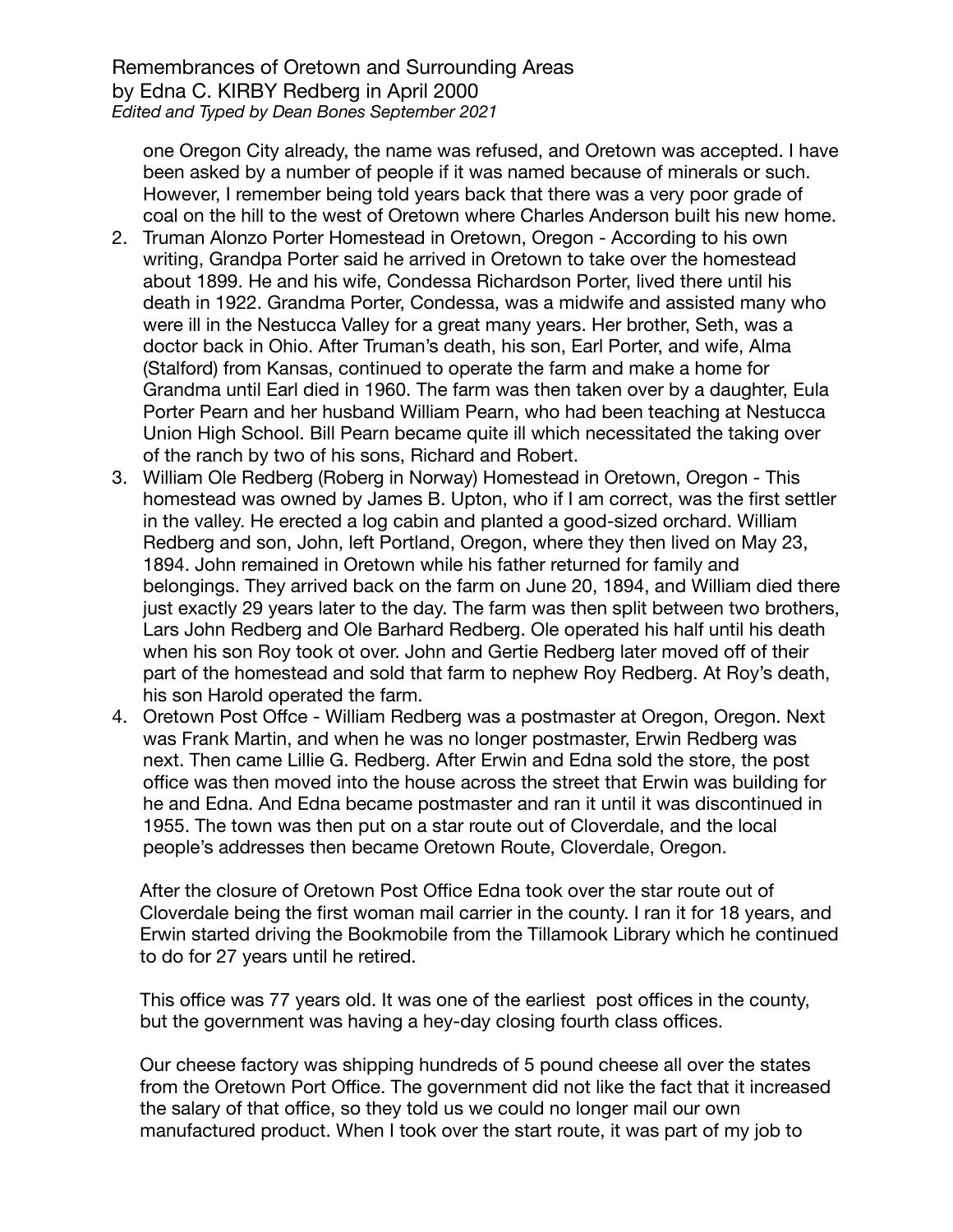stop at the Oretown Cheese Factory and load hundreds of those cheeses to haul to Cloverdale Post Office for mailing.

5. A Store in Oretown - After selling the farm John & Gertie moved to a small building belonging to Mrs. Alexandria Rock which was situated on the ocean side of the first turn as you enter Oretown from the south. It was on old building up on stilts on the back so as to be even with the highway that then ran through Oretown.

Gertie became postmaster, and because people were so far away from any grocery store they put in some necessary items such as "Master Bread" to accommodate their neighbors. This gave rise to John feeling the need to build a new store which he did. A Tillman Trent erected this structure, and when finished John and Gertie moved the Post Office into a room in one corner of the new store and started business. There was also an addition put on the north end of the building, and Ross Chapin, formally school teacher and then an owner of a grain and dairy feed supply, brought in his products for sale to the farmers. It was a lucrative business all around.

Erwin and Edna, John and Gertie's son and wife, had come home from Portland where they both worked in a shipyard during WWII. Due to bad health, John and Gertie needed help to operate their business in the store and post office. After Gertie had a stroke, Edna took over the post office as "acting postmaster". John Redberg died December 1948, and the store was sold to an Allen and Elaine McLain from California. They later sold to Jack and Mae Robinson from the valley. and it was even later sold to Carl and Margaret Meyer from Tillamook. They later sold, and from there on it went downhill. So it was finally purchased by the Oretown Church as a manse.

- 6. Redberg Brothers' Garage When Erwin and Edna started their building in Oretown it was intended that Erwin and his brother, Marvin, would also have a garage and a service station to run. They could never seem to get any gasoline company to get interested, so the gas station was never to get started. However, the "Redberg Brothers' Garage" was a complete success as there was no place closer than Cloverdale or Otis where the farmers could get any help with broken-down farm machinery let alone their vehicles. It seemed that many of the patrons did not deem it necessary to pay their bills causing the boys to close the garage's doors for good. This building was alongside of the Oretown Cheese Factory's Cold Storage Plant. We sold eventually to Mildred Schleicher from Winema, and we bought a mobile home at Camper Cove at East Beaver in July 1974. Edna helped in the little park for a year, and then we moved to Nestucca River Trailer Park in Beaver.
- 7. Fuchsias and Garden Art At Oretown Edna grew fuchsias. It was a natural for them climate-wise. We did a good business, and finally we built and added wooden yard ornaments for sale. Then we sold cement figures as well. By this time the house was sadly in need of more than just repairing, and the county refused to let us put in a mobile home. So we discontinued our business and moved away. It was a zoning problem they said.
- 8. Seafood for Sale On the north end of the old Nestucca River Bridge north of Oretown was a large building built out over the river. It was run by Curtis and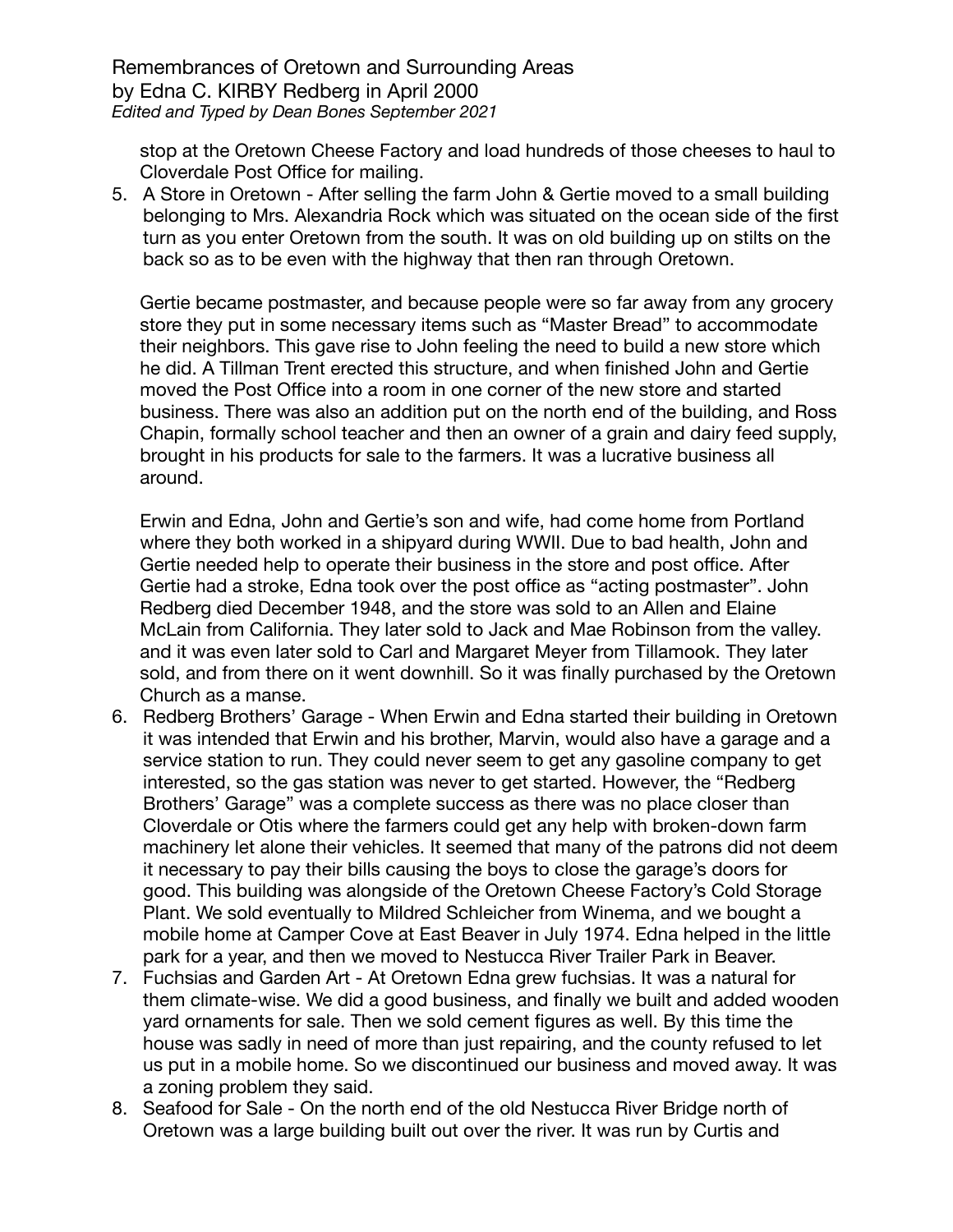Martha Carver, and they dug clams and cleaned trim for sale along with other seafoods. They possibly had boats for sale. I'm not sure about all of their business there.

- 9. The Jesuit Novitiate, a retreat for young men from Sheridan, built on property on the bay at Oregon.
- 10. A sanitarium or bath house was on the bay side at Oretown,
- 11. Cement boats were built by a man named Nichols on the river at the old bridge just before Oretown as you head south. He took over the motel that had been owned by a Wayne Hilton.
- 12. Charles Anderson of Oretown built his lovely home on the highest hill west of Oretown overlooking the entire country. He owned Anderson Logging Company for years until his health got too bad. Mary Porter Anderson, his wife, bred and sold miniature horses.
- 13. The cannery at Oretown was the income for many who made their homes in Oretown. The Nestucca bar was very dangerous, and many sad and tragic accidents occurred there as pilots tried to get their boats either in or out to sea. This is written about in John Redberg's diaries.
- 14. After the Oretown Cheese Factory was no longer used Carl and Dory Palmer moved to the old cheese factory house, and Carl started building boats.
- 15. Earl Porter raised mink as did Lloyd Kellow in the Oretown area. Farther east on Meda Loop Reddekopps also had mink farms.
- 16. Indian teepees were built and sold in recent years just below Oretown. Marjorie Redberg Loucks, for one, helped sew the canvas for these. I remember seeing a number of them being lived in up Slab Creek below Neskowin.
- 17. At Oretown three brothers made much of their income from fishing and selling their catch to the cannery. They were John Redberg and brothers Willie and Ole Redberg.

# **Central Cheese Factory Brief Note**

Frank Redberg, John's son, was a head cheesemaker at Central Cheese Factory for about 15 years. Later P.U.D. purchased the property for their storage and use. The cheese factory house was purchased by Ray and Barbara Jones and skidded over Jenck Road to a piece of property there for them to live in.

# **Miscellaneous Remembrances of Cloverdale, Oregon:**

- 1. Skating Rink and Theaters Frank Redberg also operated a skating rink in Cloverdale above a restaurant that was open then. It would have been about in the spot of the telephone building at present. He also ran a show hall perhaps in the same building. There was in later years a theater in what is now the VFW hall on Campground Street. I think people by the name of Cook ran it.
- 2. Doctors in Cloverdale There was a doctor's office where the Closet Door now is. Dr. Hugh J. Brown, George W. Lemery and a dentist were inhabitants. It was too far to the Tillamook Hospital, so the doctors moved to Tillamook. There was a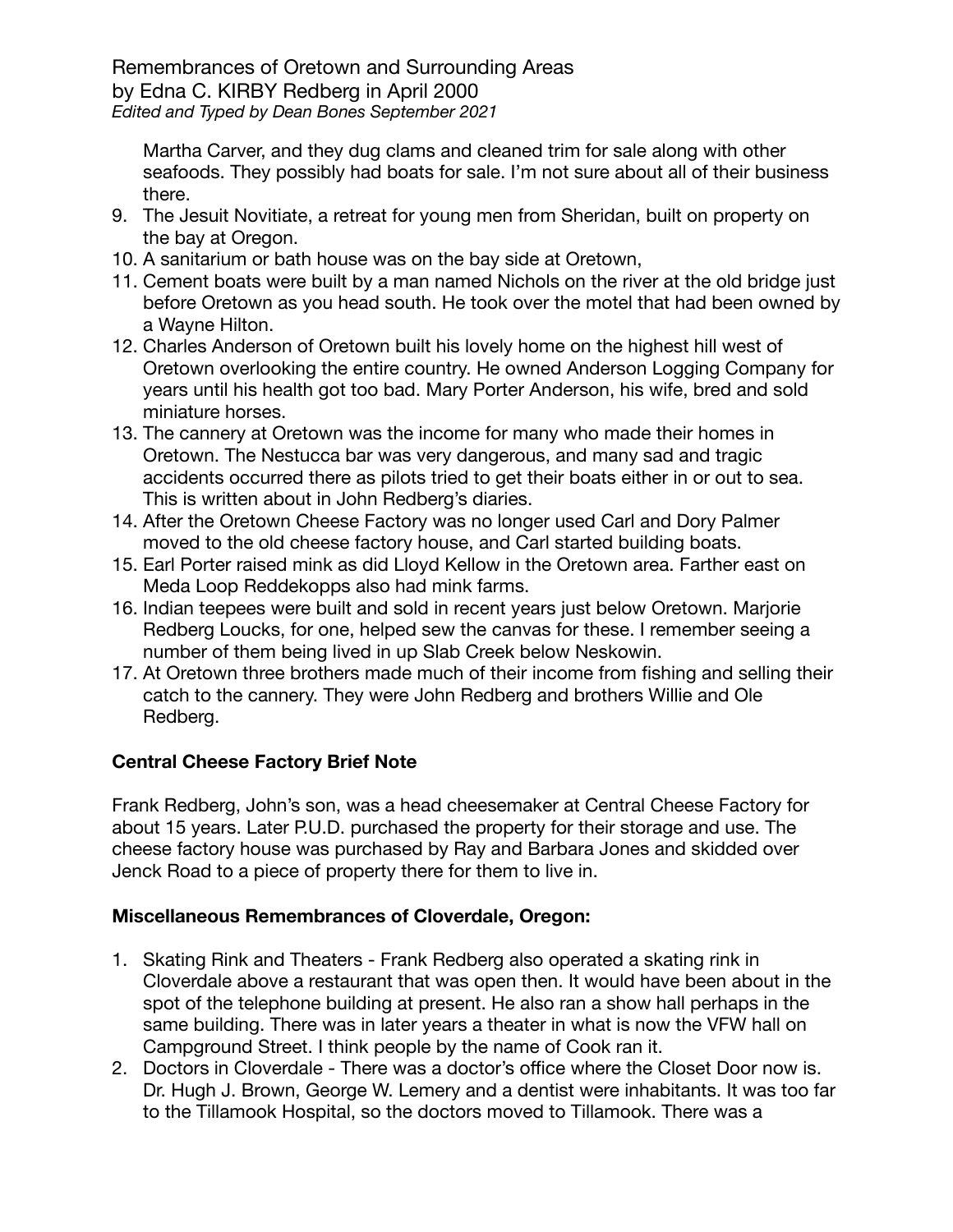restaurant in the middle of what is now the drugstore in Cloverdale and was run at one time by Elma B. Redberg, Frank's wife. This same building housed a confectionary owned by Albert Wade and was later sold to Billy and Jess Stephens. There was always a card game going in the rear of Billy and Jess Stephens', and the bar was in the front.

- 3. Drugstore There was a High's Drugstore. I am not really sure just where it was. Later there was Groshong's Drug Store. The present drugstore was once run by Max and Thelma Rothenberger. Now the druggist is John Griggs. The original businesses in this block were The Cloverdale Mercantile that was where the grocery store is, and there was a IOOF lodge above the store. Next was the restaurant and tavern, and next was the drugstore and the doctors' office.
- 4. Telephone Office The telephone office then was across the street on the river's edge by Ennis Turner's Barber Shop. My aunt, Edna Compton Hushbeck, was an operator years back, and during WWII while the Three C's were in the area my mother, Blanche Compton Kirby, was operator. The building is gone.
- 5. Candi's Beauty Shop is now a part of what was Ennis Turner's Barber Shop.
- 6. Cloverdale Hotel Years later, when Curtis died, Martha went to Cloverdale and with the help of Jake Sasho ran the old Cloverdale Hotel which was just below the Baptist Church Manse and alongside of the old post office. The building is gone now.
- 7. Howard Owens' Roosevelt Highway Garage Cloverdale's fire hall now was Howard Owens Roosevelt Highway Garage. Mainard Alt took it over and eventually moved it across town to where South County Motors is operating now. He later put in hardware also. A man named George Wilkins originally built the building and operated a lumber business in it. Wade Alt started working with his father in the old garage downtown when he was about 16 years old. He was a natural when it came to mechanics. People who own it now are named Al and Bonnie.
- 8. Log Home in Cloverdale Years ago there was a log house next to the Cloverdale Cheese Factory *(This was where the current Post Office in 2021 is now. db)* . I cannot remember a lot about it as I was too little and lived in Woods. At one time a Coy Bailey lived there, I think. He was a one-legged young man and drove school bus.
- 9. Businesses North of the Highway in Cloverdale I remember being told of the blacksmith shop in Cloverdale next to the cheese factory. I think the man's name was Simmons. Alongside of it was a grocery store. Next was a building at the end of the bridge across the river, and the man repaired shoes. His name was Beals. His son, Darwin, went to school in Cloverdale, too. Across the road and on the river bank was Hall's Grocery owned by Dick and Hildred Hall. Hildred was a Hagestrom. Her folks were old timers who lived in Woods. At one time, about the 1935s, I'd say, the grocery store on the west end of the bridge was owned and run by Mel and Mable Bruce. They had living quarters upstairs. They later moved to open a store in Hebo. The next building on the river bank was the home of Larry and Mable Olds. This later became a rod and gun club.
- 10. Insurance Office Howard Owens once worked out of a small room attached to the Chevron Gas Station and alongside of what is now the Dory Restaurant selling insurance.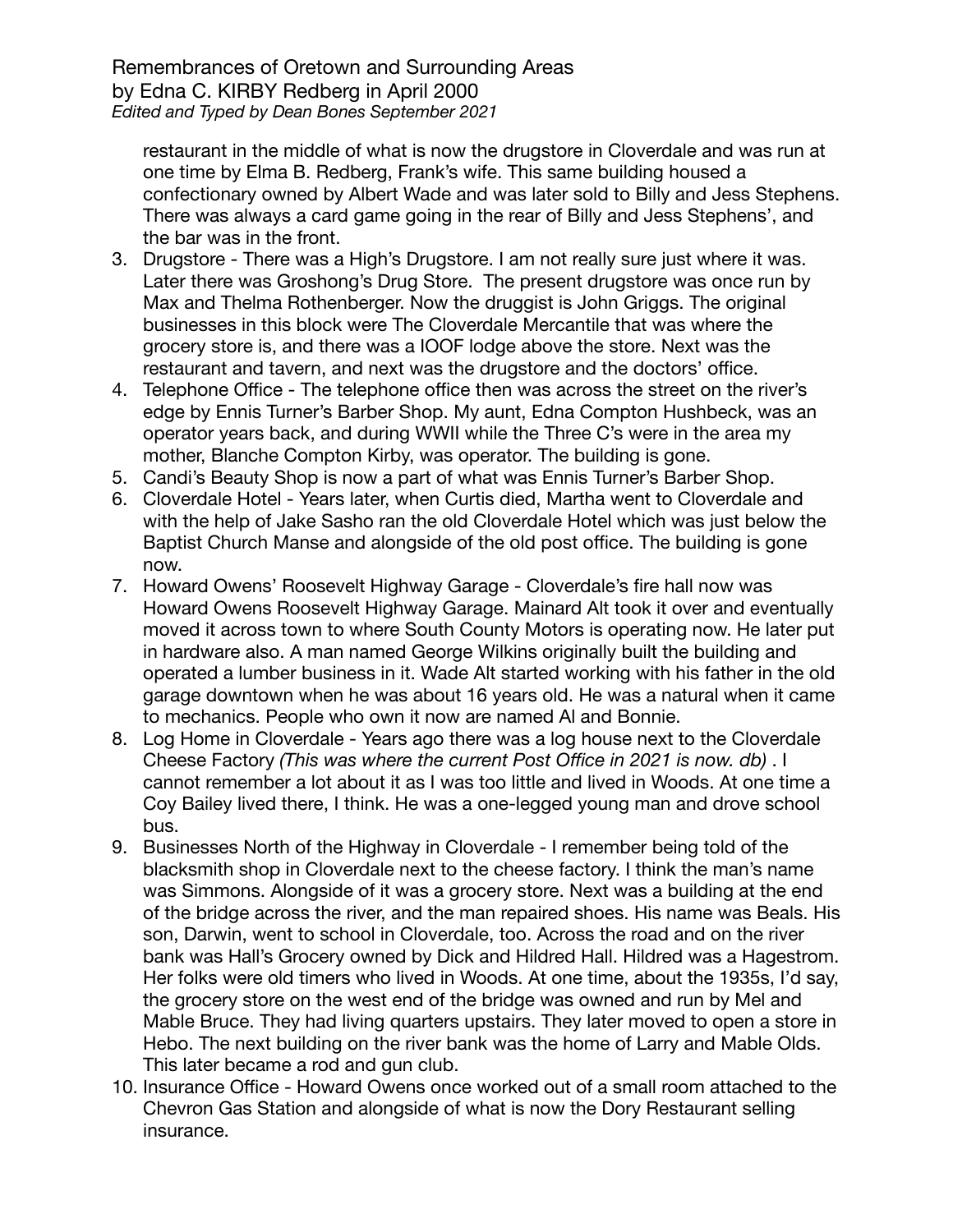- 11. Tillamook County Road Department The county tool shed has been in its present location ever since I can remember.
- 12. Veterinary Office Dr. Lasley bought his present veterinary office from the Mr. Hebo housing project when it was to be dispossessed of after the radar tower installation on top of the mountain was discontinued by the government. I understand he had it skidded down the road to its present position. Roy Peterson had the first vet's office in Cloverdale about the 1940s and ran it out of the house that had belonged to Groshong who had been Cloverdale's druggist. Roy Peterson moved to Tillamook later. Two men have had the office after he left. One was Ken Gallagher, and another was Don Helfer. Don later moved to Corvallis and went into lab work.
- 13. Cloverdale's Cheese Factory was in its later years sold to Marvin Noble for his plug mill.
- 14. Flower Nursery Mert and Marjorie Loucks operated a Louck's Nursery for many years in Cloverdale until Marjorie's health got too bad for her to be able to work in it.
- 15. Cloverdale Bank I believe there was a bank near the corner nearest the highway by where the Napa store is now located.
- 16. I remember wooden steps that followed up the hill alongside the south side of the highway to people's houses up above who lived on the edge of the hill overlooking the highway and Cloverdale.
- 17. Parkway Drive from St. Joseph's Catholic Church to HWY 101 A school teacher named Ira Forrey lived in the house by the Catholic Church. The next house down the hill was called the Farmer's House. I cannot get their names in my mind. My great aunt, Mrs. Richard (Lucy) Allen purchased the home after she moved from the Compton Homestead at Woods. I think she bought this house from a man named Lamson. The next house past it was lived in by Dr. Brown and his wife, Marie.

The building which was in the location now housing Cloverdale's ambulance *(Current Lion's Club site in 2021?.db)* was once a hospital and since called The Brown House. After my father, Ernest Kirby, died, Mom, Blanche Compton Kirby, moved to that building and lived upstairs while Art and Ora Call and family lived downstairs.

- 18. Covered Bridge I was so very sorry to see the covered bridge that went west across the river at Cloverdale disposed of. I am sure it had become dangerous. I remember it so well along about 1928 when several of us kids who lived on the other side of Cloverdale walked to and from school. Some of the young people used to "neck" in the alcoves along its frame, smoke and dangle their legs out over the water
- 19. Mill on Mill Road Many years ago there was a large mill operating up high along the road now called Mill Road. It's used to be called Old Mill Road.

Years ago there were what was called lookout stations. They were towers that a fire watcher lived in during the summer months to watch for wisps of smoke from any direction. There was the tallest one on "Little Hebo". As I remember it was a bit over 100 feet high. Then there was Buzzard Butte which was accessible from a road that went up the hill across from Miles Lake north of Woods.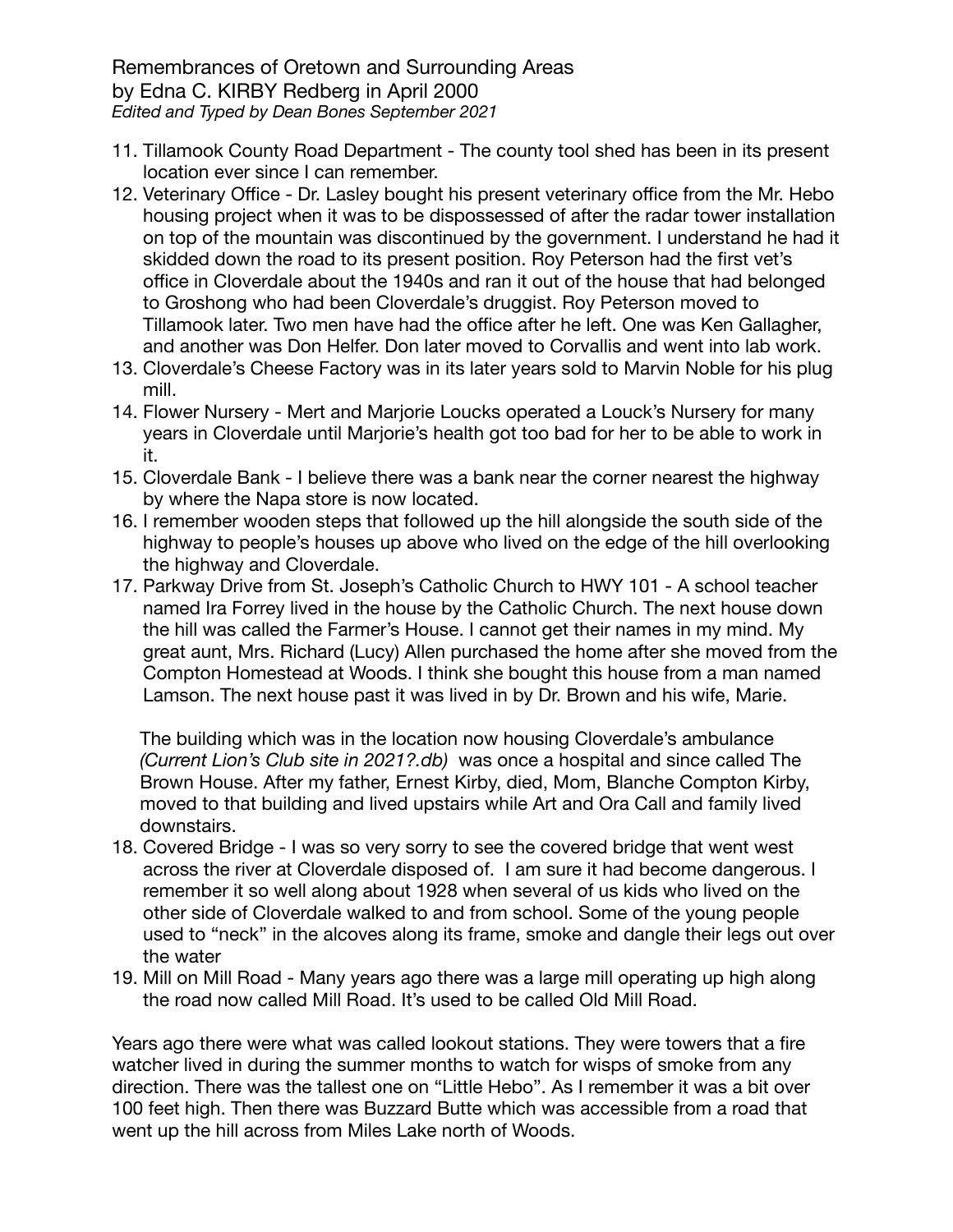Miscellaneous Remembrances of Woods, Oregon:

- 1. Tidal Wave I can remember my parents, Ernest and Blanche Kirby, speaking of a tidal wave coming into the river across from where Lew's Market is now.
- 2. Woods Store There was a store owned and operated by a Will and Maude Dunn Compton on the river bank at Woods. When still a young man he contracted la grippe and died. He was buried somewhere on his father's homestead nearby.
- 3. I have a picture of a ferry across the river at Woods. Blanche Kirby and three of us girls were on it along with children with the last name of Hayes. I would say it was prior to 1925.
- 4. Along the river on the Pacific City side, Woods had a large place of business called Neil's Resort. There was a store and cabins along the bank of the river. It has been gone for years, but a long time some of the cabins still stood.
- 5. Dr. Jackson and family lived in Woods by the church.
- 6. Woods School The grade school at Woods was a small one room building on the Anton Hurliman Sr. farm when I attended. There were all eight grades in the room. There was a small playground in back. Even after the school closed the building stood for many years. At one time I remember there were only 15 students attending in all grades!! I remember one special teacher, a Mrs. Bony. I do not think of her first name right now. She took me home with her one weekend to Salem and treated me to a movie! It was the first I had ever seen. We also rode on a stage to get to Salem. I thought it such a wonderful thing for me to get to do.
- 7. While on the ranch at Woods, my father, Ernest Kirby fished from the river with a net. I can remember a long row of huge big silver fish laying on the ground by the barn being readied for sale. They were the biggest fish I have ever seen, I think. Depression times were very hard for everyone, and money on which to survive was hard to come by.

# **Miscellaneous Remembrances of Pacific City, Oregon:**

- 1. Pacific City had a hotel called Edmonds Hotel. It is long gone also. It was on a knoll south of Lew's Market.
- 2. Liz Miller operated a fuchsia nursery in Pacific City in late years.
- 3. Ernest "Brick" Gilman of Woods fished in the ocean as did his son Jack. Later Victor Learned Jr. spent a lot of years doing the same. Victor also had a business in his barn building dory boats for those who ordered them.
- 4. Cape Kiwanda As a child growing up on the farm near Woods, we had easy access to Pacific City and all the beaches. The sand dunes were beautiful. There was no harsh grass anywhere, and the big hill back of Woods was a favorite play ground for everyone's children. Now, I understand it is out of bounds as being dangerous! I remember so well many picnics on the far end of Cape Kiwanda. There was then a treed area and picnic tables for locals to enjoy. Children were responsible then, and there was no danger from the cape. Now, outsiders are foolish and accidents have happened. Not a lot of years ago a young married couple were there on it sight seeing with a camera. The young lady told her new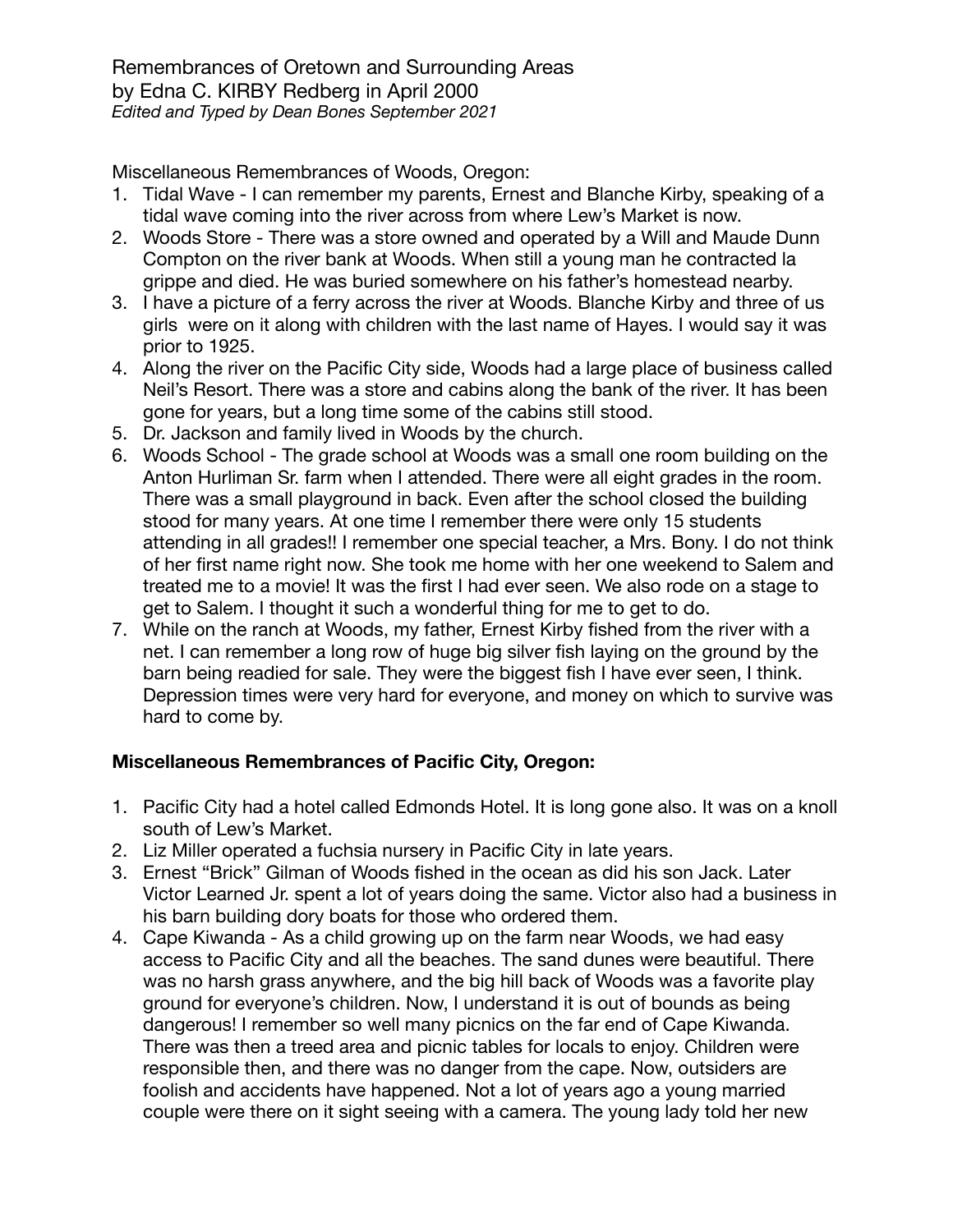husband to step back a bit. He did and went over the edge. As I remember his body was never found.

The cape has indeed dwindled a great deal since I was a child. I have been told in the past that the cape was once connected to Haystack Rock. I wonder if anyone really knows.

Paul and Irma Lewis once landed on Haystack Rock and stayed on it all night. Yuk! What a dirty mess that must have been as no inhabitants but birds! My grandfather, Bert Compton once landed on the rock, but he did not stay.

### **Old Woods Road**

- 1. Gist Cemetery A very sad occurrence to me is the loss of any cemetery. The families of folks in the Gist Cemetery have mourned because of the inability to reach their loved ones or care for any graves there. It is up behind the Compton Homestead and was a county road, but finally the county took no more care of the road, and trees grew up in the roadway as well as deep mud holes. And the farmer built a fence across it. Erwin Redberg spoke to the then county road boss in Tillamook numerous times and begged for the road to be opened. It was all to no avail. I have people in that cemetery also.
- 2. Cheese Factory Years ago there was a cheese factory on the old Woods Road west of Cloverdale perhaps three miles from Cloverdale. It was in the vicinity of the Ivan Gist farm and the Caspell farm.
- 3. A.A. Compton Homestead About Two Miles from Woods, Oregon on the Old Woods Road - A.A. Compton and his wife, Lucy Hunt Compton farmed until the retired and moved back to Bay Center, Washington when the farm was divided between the two children, Albert and Lucy. Albert got the half on the road. Lucy got the upper half up the canyon east of Albert's acreage. Lucy was married to a Richard Allen.

Albert was married to a Mary Brown Compton. When Albert retired about 1928 his daughter Blanche Compton Kirby and husband Ernest M. Kirby took over the ranch and ran it until Ernest died in November 1933. It was then sold to Joe Lowrance. Later his son Ernest farmed this acreage until he moved. I believe one of the Anton Hurliman sons has it now.

Albert, Bert, and wife Mary, Mame, purchased the Dr. George house at the south end of Cloverdale about 1928 and made it their home until both died. It was then given to daughter Blanche Kirby, and when she moved away it was sold to Ben and Doris Olson.

Great Aunt Lucy lost her husband at about the same time as Bert, her brother on the homestead moved to Cloverdale. So she moved to Cloverdale as well. She purchased what was called "Farmer House", the 2nd house west of the Catholic